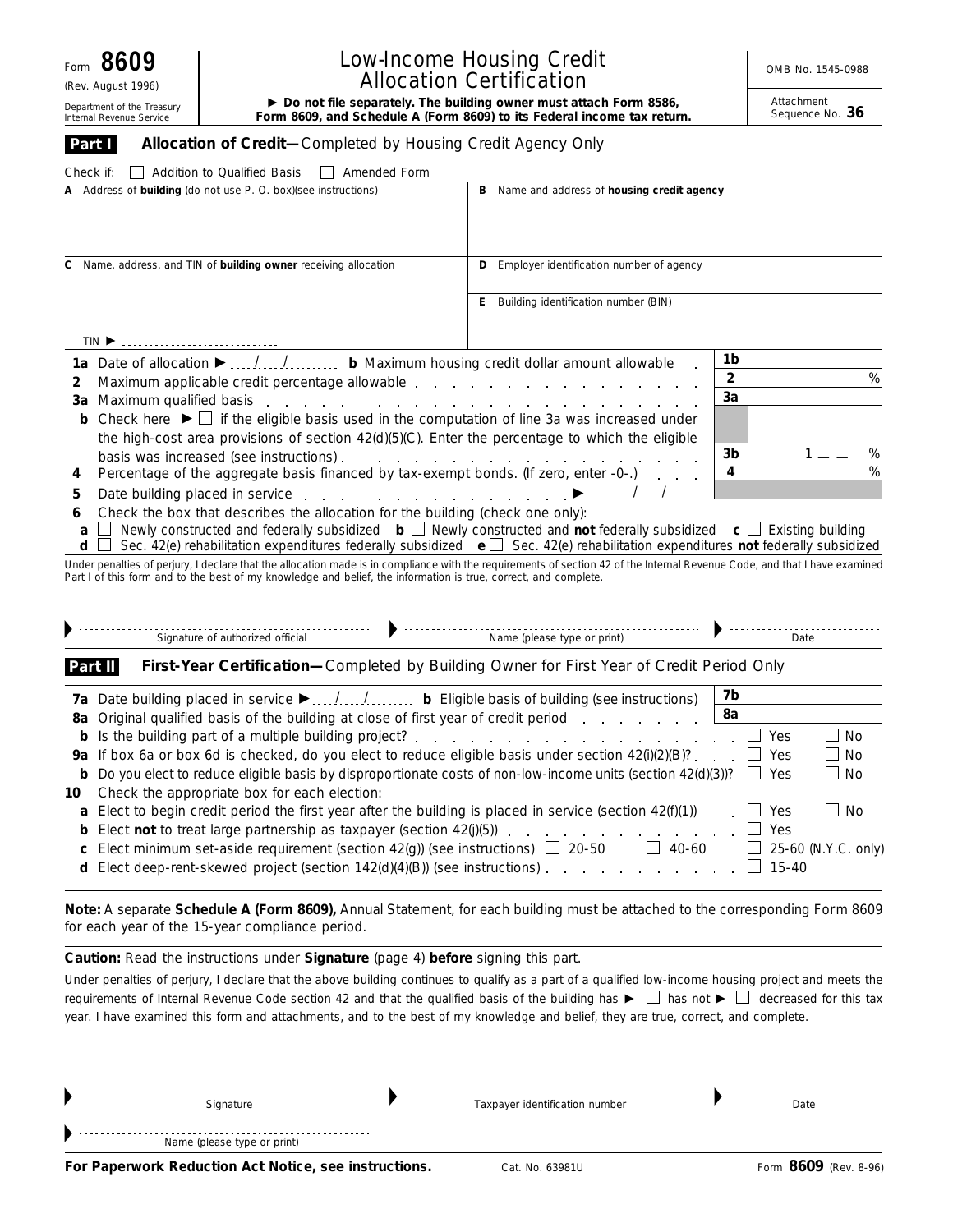*Section references are to the Internal Revenue Code unless otherwise noted.*

### **Paperwork Reduction Act Notice**

We ask for the information on these forms to carry out the Internal Revenue laws of the United States. You are required to give us the information. We need it to ensure that you are complying with these laws and to allow us to figure and collect the right amount of tax.

You are not required to provide the information requested on a form that is subject to the Paperwork Reduction Act unless the form displays a valid OMB control number. Books or records relating to a form or its instructions must be retained as long as their contents may become material in the administration of any Internal Revenue law. Generally, tax returns and return information are confidential, as required by section 6103.

The time needed to complete and file the following forms will vary depending on individual circumstances. The estimated average times are:

| Form          | Recordkeeping              | Learning about the<br>law or the form | Preparing and sending<br>the form to the IRS |
|---------------|----------------------------|---------------------------------------|----------------------------------------------|
| 8609          | $8 \; \text{hr}$ . 37 min. | 2 hr., 17 min.                        | $2 \text{ hr}$ . 31 min.                     |
| Sch. A (8609) | 6 hr., 41 min.             | 47 min.                               | 56 min.                                      |

If you have comments concerning the accuracy of these time estimates or suggestions for making these forms simpler, we would be happy to hear from you. You can write to the Internal Revenue Service at the address listed in the instructions for the tax return with which these forms are filed.

# **General Instructions**

#### **Purpose of Form**

Owners of residential low-income rental buildings are allowed a low-income housing credit for each qualified building over a 10-year credit period. Form 8609 is used to obtain a housing credit allocation from the housing credit agency. A separate Form 8609 must be issued for each building in a multiple building project. Form 8609 and related **Schedule A (Form 8609),** Annual Statement, are also used to certify certain information.

**Housing Credit Agency.—**This is any state or local agency authorized to make low-income housing credit allocations within its jurisdiction.

**Owner of Building.—**Owners must complete Part II of this form and a separate Schedule A (Form 8609) and attach them to their returns even if an allocation of credit by a housing credit agency is not required. See **Specific Instructions** before completing Part II. **Building Identification Number (BIN).—** This number is assigned by the housing credit agency. The BIN initially assigned to a building must be used for any allocation of credit to the building that requires a separate Form 8609 (see **Multiple Forms 8609** on this page). For example, rehabilitation expenditures treated as a separate new building should not have a separate BIN if the building already has one. Use the number first assigned to the building.

**Allocation of Credit.—**For an owner to claim a low-income housing credit on a building (except as explained under **Tax-Exempt Bonds** below), the housing credit agency must make an allocation of the credit by the close of the calendar year in which the building is placed in service, unless:

● The allocation is the result of an advance binding commitment by the credit agency made not later than the close of the calendar year in which the building is placed in service (see section 42(h)(1)(C));

● The allocation relates to an increase in qualified basis (see section 42(h)(1)(D)); **or**

● The allocation is made:

**1.** For a building placed in service no later than the second calendar year following the calendar year in which the allocation is made if the building is part of a project in which the taxpayer's basis is more than 10% of the project's reasonably expected basis as of the end of that second calendar year; or

**2.** For a project that includes more than one building if **(a)** the allocation is made during the project period, **(b)** the allocation applies only to buildings placed in service during or after the calendar year in which the allocation is made, and **(c)** the part of the allocation that applies to any building is specified by the end of the calendar year in which the building is placed in service.

See sections  $42(h)(1)(E)$  and  $42(h)(1)(F)$ and Regulations section 1.42-6 for more details.

The agency can only make an allocation to a building located within its geographical jurisdiction. Once an allocation is made, the credit is allowable for all years during the 10-year credit period. A separate Form 8609 must be completed for each building to which an allocation of credit is made.

**Multiple Forms 8609.—**Allocations of credit in separate calendar years require separate Forms 8609. Also, when a building receives separate allocations for acquisition of an existing building and for rehabilitation expenditures, a separate Form 8609 must be completed for each credit allocation.

**Tax-Exempt Bonds.—**No housing credit allocation is required for any portion of the eligible basis of a qualified low-income building that is financed with tax-exempt bonds taken into account for purposes of

the volume cap under section 146. An allocation is not needed when 50% or more of the aggregate basis of the building and the land on which the building is located (defined later) is financed with certain tax-exempt bonds for buildings placed in service after 1989.

However, the owner still must get a Form 8609 from the appropriate housing credit agency (with the applicable items of Part I completed, including an assigned building identification number (BIN)).

**Land on which the building is located.**— This includes only land that is functionally related and subordinate to the qualified low-income building (see Regulations sections 1.103-8(a)(3) and 1.103-8(b)(4)(iii) for the meaning of "functionally related and subordinate").

#### **When To File**

Housing credit agencies should issue a copy of Form 8609 (with only Part I completed) with instructions to the owner of the building. The housing credit agency must keep a copy and send the original to the IRS with **Form 8610,** Annual Low-Income Housing Credit Agencies Report.

Owners must attach completed Forms 8609 and accompanying Schedules A (Form 8609) to **Form 8586,** Low-Income Housing Credit, and file these forms with their income tax returns by the due date of the return for each tax year in which the credit is claimed. They must also attach Forms 8609 and Schedules A to their returns for each later year in the 15-year compliance period.

**Note to owners:** *Do not attach Form 8609 or Schedule A (Form 8609) to Form 8586 if the only credit claimed on Form 8586 is from a partnership, S corporation, estate, or trust. The entity will complete those forms and attach them to its return.*

#### **Recordkeeping**

To verify changes in qualified basis from year to year, you must keep a copy of this Form 8609 with all accompanying Schedule(s) A (Form 8609), Form 8586, and Form 8611 for 3 years after the 15-year compliance period ends (unless this recordkeeping requirement is otherwise extended).

## **Specific Instructions Part I—Allocation of Credit Completed by Housing Credit Agency Only**

**Addition to Qualified Basis.—**Check this box if an allocation relates to an increase in qualified basis under section 42(f)(3). Enter only the housing credit dollar amount for the increase. Do not include any portion of the original qualified basis when determining this amount.

**Amended Form.—**Check this box if this form amends a previously issued form. Complete all entries and explain the reason for the amended form. For example, if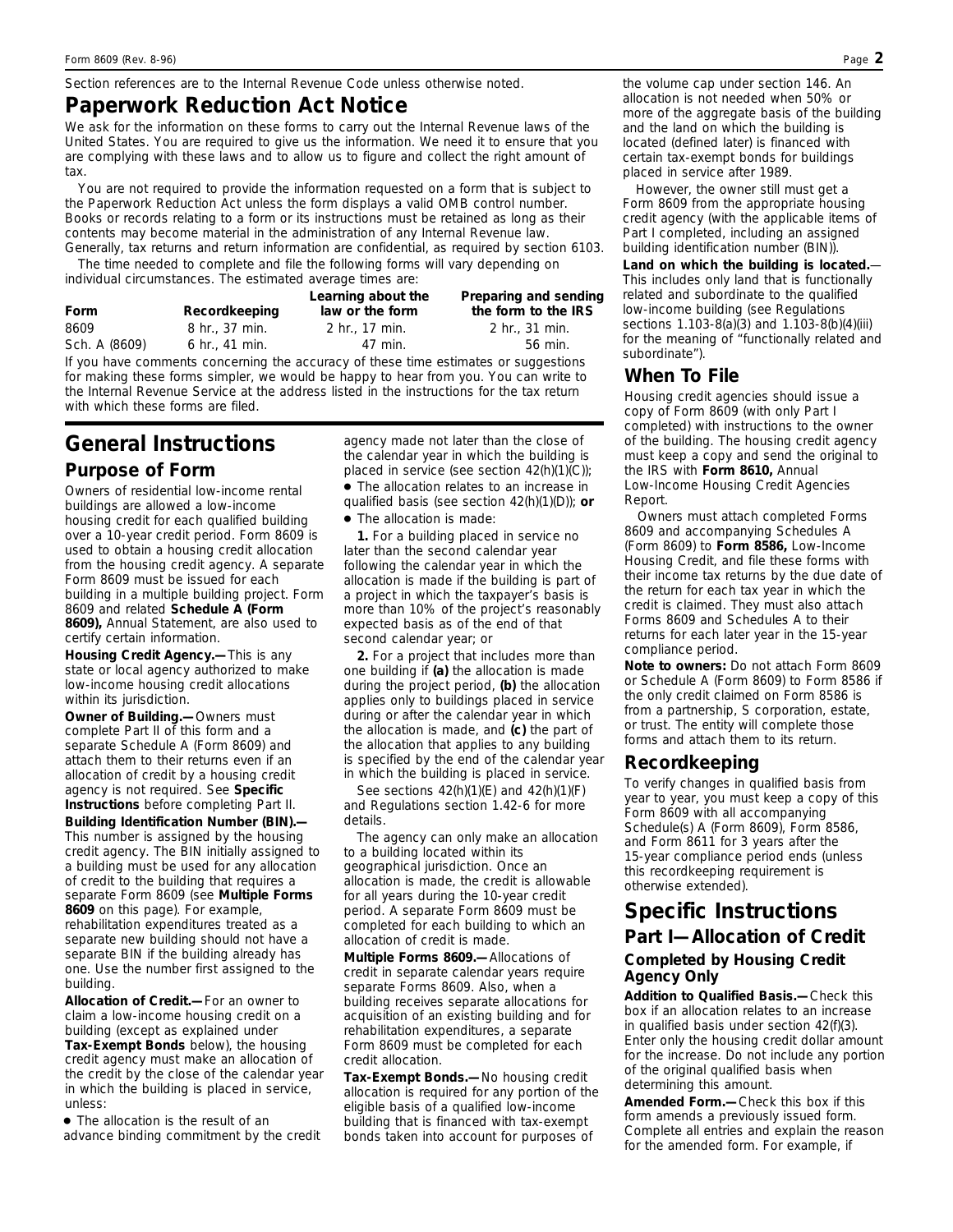there is a change in the amount of initial allocation before the close of the calendar year, file an amended Form 8609 instead of the original form.

**Item A.—**Identify the building for which this Form 8609 is issued when there are multiple buildings with the same address (e.g., BLDG. 6 of 8).

**Line 1a.—**Generally, the date of allocation is the date the Form 8609 is completed, signed, and dated by an authorized official of the housing credit agency. However, if an allocation is made under section 42(h)(1)(E) or 42(h)(1)(F), the date of allocation is the date the authorized official of the housing credit agency completes, signs, and dates the section 42(h)(1)(E) or 42(h)(1)(F) document used to make the allocation. If no allocation is required (i.e., 50% or greater tax-exempt bond financed building), leave line 1a blank.

**Line 1b.—**Enter the housing credit dollar amount allocated to the building for each year of the 10-year credit period. The amount should equal the percentage on line 2 multiplied by the amount on line 3a. For tax-exempt bond projects for which no allocation is required, enter the housing credit dollar amount allowable under section 42(m)(2)(D).

**Line 2.—**Enter the maximum applicable credit percentage allocated to the building for the month the building was placed in service or, if applicable, for the month determined under section 42(b)(2)(A)(ii).

If an election is made under section 42(b)(2)(A)(ii) to use the applicable percentage for a month other than the month in which a building is placed in service, the requirements of Regulations section 1.46-8 must be met. The agency must keep a copy of the binding agreement and the election statement and file the original with the agency's Form 8610 for the year the allocation is actually made. The maximum applicable credit percentage is published monthly in the Internal Revenue Bulletin. For new buildings that are not federally subsidized under section 42(i)(2)(A), use the applicable percentage for the 70% present value credit. For new buildings that are federally subsidized, or existing buildings, use the applicable percentage for the 30% present value credit. See the instructions for line 6 for the definition of "Federally subsidized." A taxpayer may elect under section 42(i)(2)(B) to reduce eligible basis by the principal amount of any outstanding below-market Federal loan or the proceeds of any tax-exempt obligation in order to obtain the higher credit percentage (see Part II, line 9a).

For allocations to buildings for additions to qualified basis under section 42(f)(3), do not reduce the maximum applicable credit percentage even though the building owner may only claim a credit based on two-thirds of the credit percentage allocated to the building.

**Line 3a.—**Enter the maximum qualified basis of the building. To figure this, multiply the eligible basis of the qualified low-income building by the smaller of:

**1.** The percentage of low-income units to all residential rental units (the "unit percentage"), or

**2.** The percentage of floor space of the low-income units to the floor space of all residential rental units (the "floor-space percentage").

Generally, a unit is not treated as a low-income unit unless it is suitable for occupancy and is used other than on a transient basis. Section 42(i)(3) provides for certain exceptions (e.g., units that provide for transitional housing for the homeless may qualify as low-income units). See sections  $42(i)(3)$  and  $42(c)(1)(E)$  for more information.

Except as explained in the instructions for line 3b, below, the **eligible basis** for a new building is its adjusted basis as of the close of the first tax year of the credit period. For an existing building, the eligible basis is its acquisition cost plus capital improvements through the close of the first tax year of the credit period. See the instructions for Part II, line 7b, and section 42(d) for other exceptions and details.

**Line 3b. Special rule to increase basis for buildings in certain high-cost areas.—**If the building is located in a high-cost area (i.e., a "qualified census tract" or a "difficult development area"), the eligible basis may be increased as follows:

• For new buildings, the eligible basis may be up to 130% of such basis determined without this provision.

● For existing buildings, the rehabilitation expenditures under section 42(e) may be up to 130% of the expenditures determined without regard to this provision.

Enter the percentage to which eligible basis was increased. For example, if the eligible basis was increased to 120%, enter 120. See section 42(d)(5)(C) for definitions of a qualified census tract and a difficult development area, and for other details.

**Note:** *Before increasing eligible basis, the eligible basis must be reduced by any Federal subsidy that the taxpayer elects to exclude from eligible basis and any Federal grant received.*

**Line 4.—**Enter the percentage of the aggregate basis of the building financed by certain tax-exempt bonds. If this amount is zero, enter zero (do not leave this line blank).

**Line 5.—**The placed-in-service date for a residential rental building is the date the first unit in the building is ready and available for occupancy under state or local law. Rehabilitation expenditures treated as a separate new building under section 42(e) are placed in service at the close of any 24-month period over which the expenditures are aggregated, whether or not the building is occupied during the rehabilitation period.

**Line 6.—**Generally, a building is treated as federally subsidized if at any time during the tax year or any prior tax year there is outstanding any tax-exempt bond financing or any below-market Federal loan, the proceeds of which are used (directly or indirectly) for the building or its operation.

However, buildings receiving assistance under the Home Investment Partnership Act (as in effect on August 10, 1993) are **not** treated as federally subsidized if 40% or more of the residential units in the building are occupied by individuals whose income is 50% or less of the area median gross income. Buildings located in New York City receiving this assistance are not treated as federally subsidized if 25% or more of the residential units in the building are occupied by individuals whose income is 50% or less of the area median gross income.

Generally, no credit is allowable for acquisition of an existing building unless substantial rehabilitation is done. See sections 42(d)(2)(B)(iv) and 42(f)(5). DO NOT issue Form 8609 for acquisition of an existing building unless substantial rehabilitation under section 42(e) is placed in service.

#### **Part II—First-Year Certification**

#### **Completed by Building Owner for the First Year of Credit Period Only**

**Note:** *Form 8609 is invalid unless Part I is completed by the appropriate housing credit agency.*

**Line 7a.—**See the instructions for line 5. This date must correspond with the date certified to the housing credit agency. **Line 7b.—**Enter the eligible basis (in dollars) of the building. Determine eligible basis at the close of the first year of the credit period (see sections 42(f)(1), 42(f)(5), and 42(g)(3)(B)(iii) for determining the start of the credit period).

For new buildings, the eligible basis is generally the cost of construction or rehabilitation expenditures incurred under section 42(e).

For existing buildings, the eligible basis is the cost of acquisition plus rehabilitation expenditures not treated as a separate new building under section 42(e) incurred by the close of the first year of the credit period.

If the housing credit agency has entered an increased percentage in Part I, line 3b, multiply the eligible basis by the increased percentage and enter the result.

Residential rental property may qualify for the credit even though part of the building in which the residential rental units are located is used for commercial use. Do not include the cost of the nonresidential rental property. However, you may generally include the basis of common